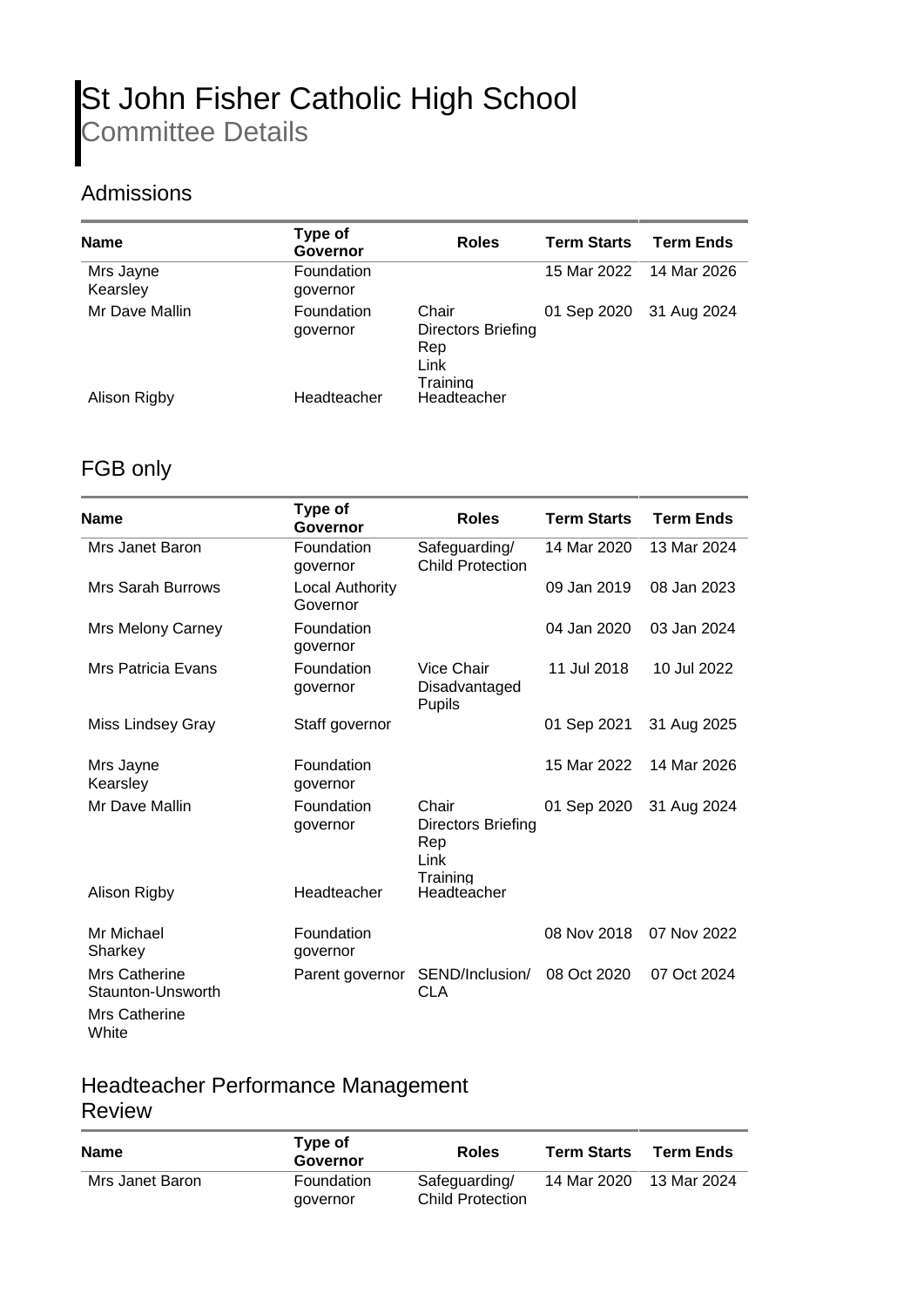| Mrs Melony Carney | Foundation<br>governor |                                                        | 04 Jan 2020             | 03 Jan 2024 |
|-------------------|------------------------|--------------------------------------------------------|-------------------------|-------------|
| Mr Dave Mallin    | Foundation<br>governor | Chair<br>Directors Briefing<br>Rep<br>Link<br>Training | 01 Sep 2020 31 Aug 2024 |             |

# Pay Committee

| Name                  | Type of<br>Governor    | <b>Roles</b>                          | <b>Term Starts</b> | <b>Term Ends</b> |
|-----------------------|------------------------|---------------------------------------|--------------------|------------------|
| Mrs Patricia Evans    | Foundation<br>governor | Vice Chair<br>Disadvantaged<br>Pupils | 11 Jul 2018        | 10 Jul 2022      |
| Mrs Jayne<br>Kearsley | Foundation<br>governor |                                       | 15 Mar 2022        | 14 Mar 2026      |
| Alison Rigby          | Headteacher            | Headteacher                           |                    |                  |

### Resources & Premises

| <b>Name</b>              | Type of<br>Governor    | <b>Roles</b>                                           | <b>Term Starts</b> | <b>Term Ends</b> |
|--------------------------|------------------------|--------------------------------------------------------|--------------------|------------------|
| Mr Paul Atherton         | Other                  |                                                        | 09 Oct 2014        | 08 Oct 2064      |
| Mrs Janet Baron          | Foundation<br>governor | Safeguarding/<br><b>Child Protection</b>               | 14 Mar 2020        | 13 Mar 2024      |
| <b>Mrs Melony Carney</b> | Foundation<br>governor |                                                        | 04 Jan 2020        | 03 Jan 2024      |
| Mr Dave Mallin           | Foundation<br>governor | Chair<br>Directors Briefing<br>Rep<br>Link<br>Training | 01 Sep 2020        | 31 Aug 2024      |
| Alison Rigby             | Headteacher            | Headteacher                                            |                    |                  |
| Mr Michael<br>Sharkey    | Foundation<br>governor |                                                        | 08 Nov 2018        | 07 Nov 2022      |

# Standards & Effectiveness

| Name                     | Type of<br>Governor                | <b>Roles</b>                                            | <b>Term Starts</b> | <b>Term Ends</b> |
|--------------------------|------------------------------------|---------------------------------------------------------|--------------------|------------------|
| Mrs Janet Baron          | Foundation<br>governor             | Safeguarding/<br><b>Child Protection</b>                | 14 Mar 2020        | 13 Mar 2024      |
| <b>Mrs Sarah Burrows</b> | <b>Local Authority</b><br>Governor |                                                         | 09 Jan 2019        | 08 Jan 2023      |
| Mr Stephen Coyle         | Other                              |                                                         | 10 Mar 2011        | 08 Mar 2050      |
| Mrs Patricia Evans       | <b>Foundation</b><br>governor      | ViceChair<br>Disadvantaged<br><b>Pupils</b>             | 11 Jul 2018        | 10 Jul 2022      |
| Mrs Jayne<br>Kearsley    | Foundation<br>governor             |                                                         | 15 Mar 2022        | 14 Mar 2026      |
| Mr Dave Mallin           | Foundation<br>governor             | Chair<br>Directors Briefing<br>Rep<br>Link.<br>Training | 01 Sep 2020        | 31 Aug 2024      |